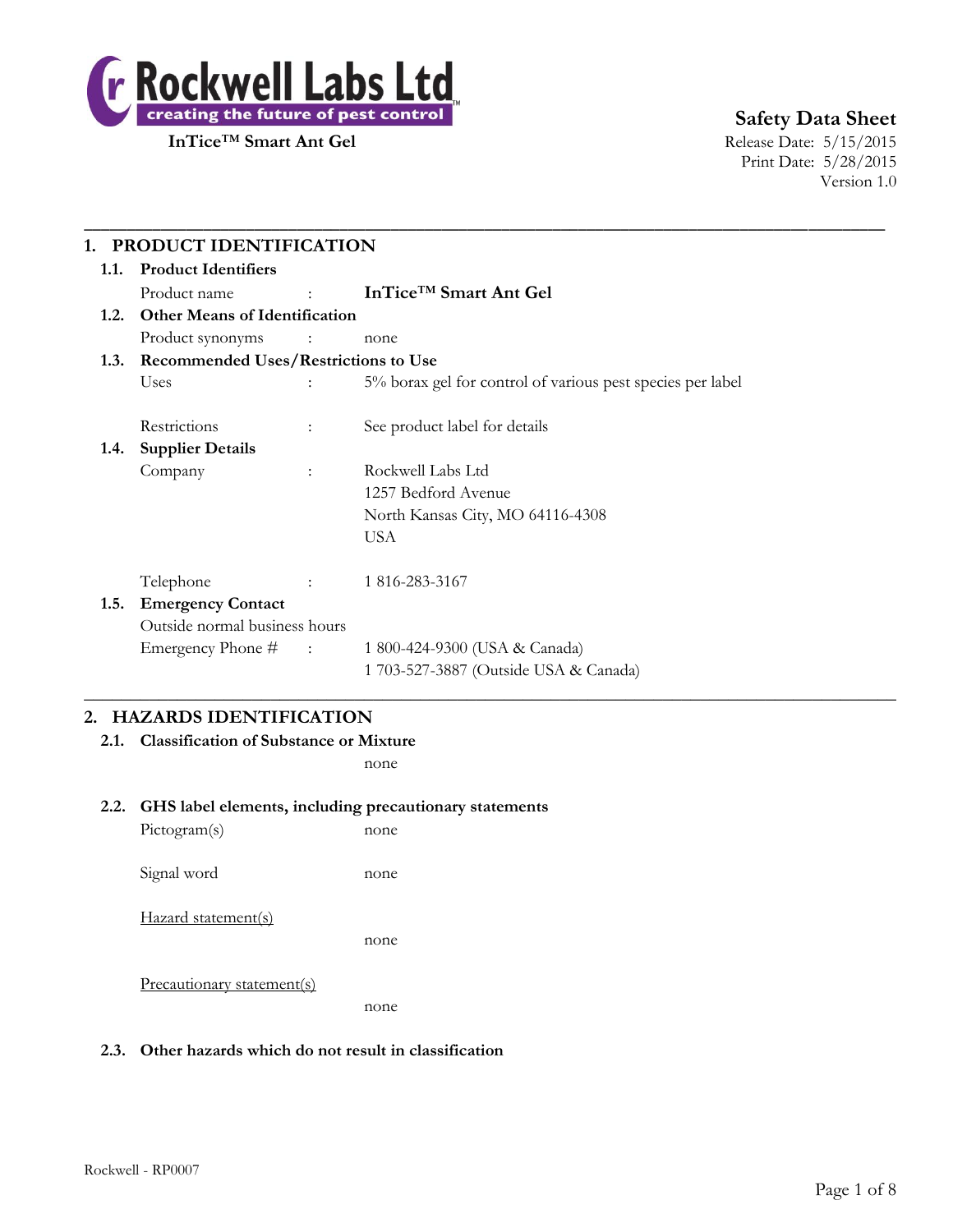

# **Safety Data Sheet**

Print Date: 5/28/2015 Version 1.0

In animal feeding tests, sodium tetraborate decahydrate has been shown to impair fertility at very high doses. However, decades of occupational exposure in humans have shown no adverse effects associated with this material.

# **3. COMPOSITION/INFORMATION ON INGREDIENTS**

#### **3.1. Substances**

Not applicable

#### **3.2. Mixtures**

Hazardous component(s) or components of note:

| Chemical Identity                         | Contains $(\% w/w)$ | CAS-No.   | Hazard Classification |  |
|-------------------------------------------|---------------------|-----------|-----------------------|--|
| Sodium tetraborate<br>decahydrate (borax) | ◡                   | 1303-96-4 | none                  |  |

**\_\_\_\_\_\_\_\_\_\_\_\_\_\_\_\_\_\_\_\_\_\_\_\_\_\_\_\_\_\_\_\_\_\_\_\_\_\_\_\_\_\_\_\_\_\_\_\_\_\_\_\_\_\_\_\_\_\_\_\_\_\_\_\_\_\_\_\_\_\_\_\_\_\_**

#### **4. FIRST AID MEASURES**

#### **4.1. Description of first aid measures**

#### **General advice**

Consult a physician or poison control center. Provide this safety data sheet to medical personnel. Move out of hazardous areas.

#### **If inhaled**

Move person to fresh air. If person is not breathing, call 911 or an ambulance, then give artificial respiration, preferably mouth to mouth if possible. Call a poison control center or doctor for further treatment advice.

#### **In case of skin contact**

Take off contaminated clothing. Rinse skin immediately with plenty of water for 15-20 minutes. Call a poison control center or doctor for treatment advice.

#### **In case of eye contact**

Hold eye open and rinse slowly and gently with water for 15-20 minutes. Remove contact lenses, if present, after the first five minutes, then continue rinsing eye. Call a poison control center or doctor for treatment advice.

#### **If swallowed**

Call a poison control center or doctor for treatment advice. Have person sip a glass of water if able to swallow. Do not induce vomiting unless told to do so by a poison control center or doctor. Do not give anything by mouth to an unconscious person.

#### **4.2. Most important symptoms and effects, both acute and delayed**

Sodium tetraborate decahydrate may cause gastrointestinal discomfort with ingestion of more than an incidental amount.

#### **4.3. Indication of any immediate medical attention and special treatment needed, if necessary** None known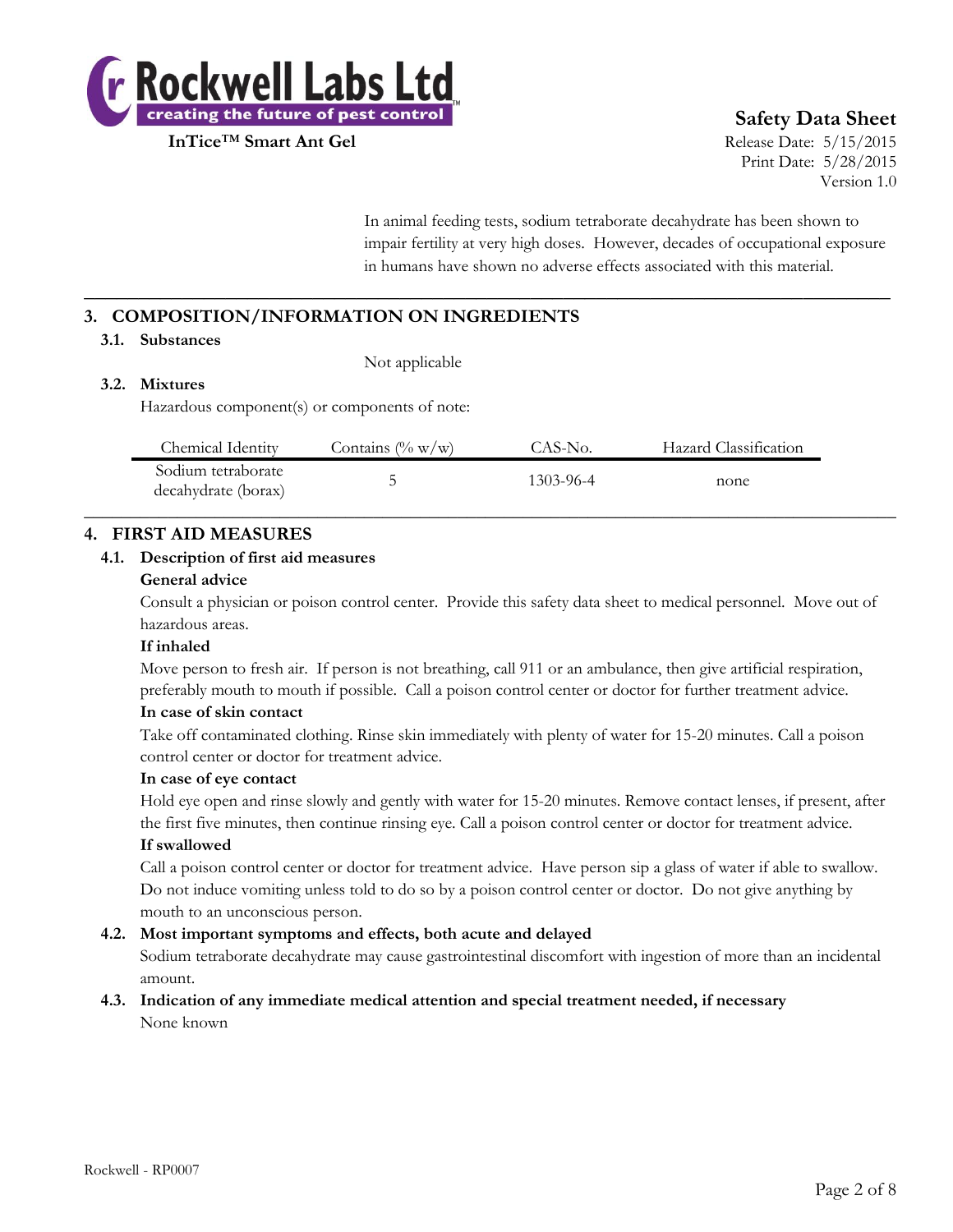

**Safety Data Sheet**

Print Date: 5/28/2015 Version 1.0

### **5. FIRE FIGHTING MEASURES**

#### **5.1. Extinguishing media**

Suitable extinguishing media: use water spray, alcohol-resistant foam, dry chemical or carbon dioxide.

 $\_$  , and the set of the set of the set of the set of the set of the set of the set of the set of the set of the set of the set of the set of the set of the set of the set of the set of the set of the set of the set of th

 $\_$  , and the set of the set of the set of the set of the set of the set of the set of the set of the set of the set of the set of the set of the set of the set of the set of the set of the set of the set of the set of th

- **5.2. Specific hazards arising from the chemical** Borane/boron oxides. Oxides of carbon.
- **5.3. Special protective equipment and precautions for fire fighters** Wear self contained breathing apparatus for firefighting if deemed necessary. Additional information: none.
- **5.4. Further information**

No data available

#### **6. ACCIDENTAL RELEASE MEASURES**

**6.1. Personal precautions, protective equipment and emergency procedures** Avoid contact with skin or eyes. Chemical resistant gloves recommended when handling product. Evacuate

personnel to safe areas during emergencies.

#### **6.2. Environmental precautions**

Prevent further leakage or spillage if safe to do so. Do not allow release directly to water, to areas where surface water is present or to intertidal areas below the mean high-water mark.

#### **6.3. Methods and materials for containment and cleaning up**

Wipe up any spilled material and dispose of waste according to instructions in section 13. Wash contaminated surfaces with soap and water.

 $\_$  , and the set of the set of the set of the set of the set of the set of the set of the set of the set of the set of the set of the set of the set of the set of the set of the set of the set of the set of the set of th

#### **7. HANDLING AND STORAGE**

#### **7.1. Precautions for safe handling**

Handle in accordance with good industrial hygiene practices. Wash hands thoroughly with soap and water after use and before eating, drinking, chewing gum, using tobacco or using the toilet. Remove contaminated clothing and wash before reuse. For additional precautions see section 2.2.

#### **7.2. Conditions for safe storage, including any incompatibilities**

Store in a cool dry place. Store in original container. Do not store where children or animals may gain access.

 $\_$  , and the set of the set of the set of the set of the set of the set of the set of the set of the set of the set of the set of the set of the set of the set of the set of the set of the set of the set of the set of th

# **8. EXPOSURE CONTROLS/PERSONAL PROTECTION**

#### **8.1. Control parameters**

Components with workplace parameters

| Component                         | TAS-No.   | Value | Control<br>parameters | Basis     |
|-----------------------------------|-----------|-------|-----------------------|-----------|
| Sodium tetraborate<br>decahydrate | 1303-96-4 | TWA   | $5 \text{ mg/m}^3$    | NIOSH REL |

#### **8.2. Appropriate engineering controls**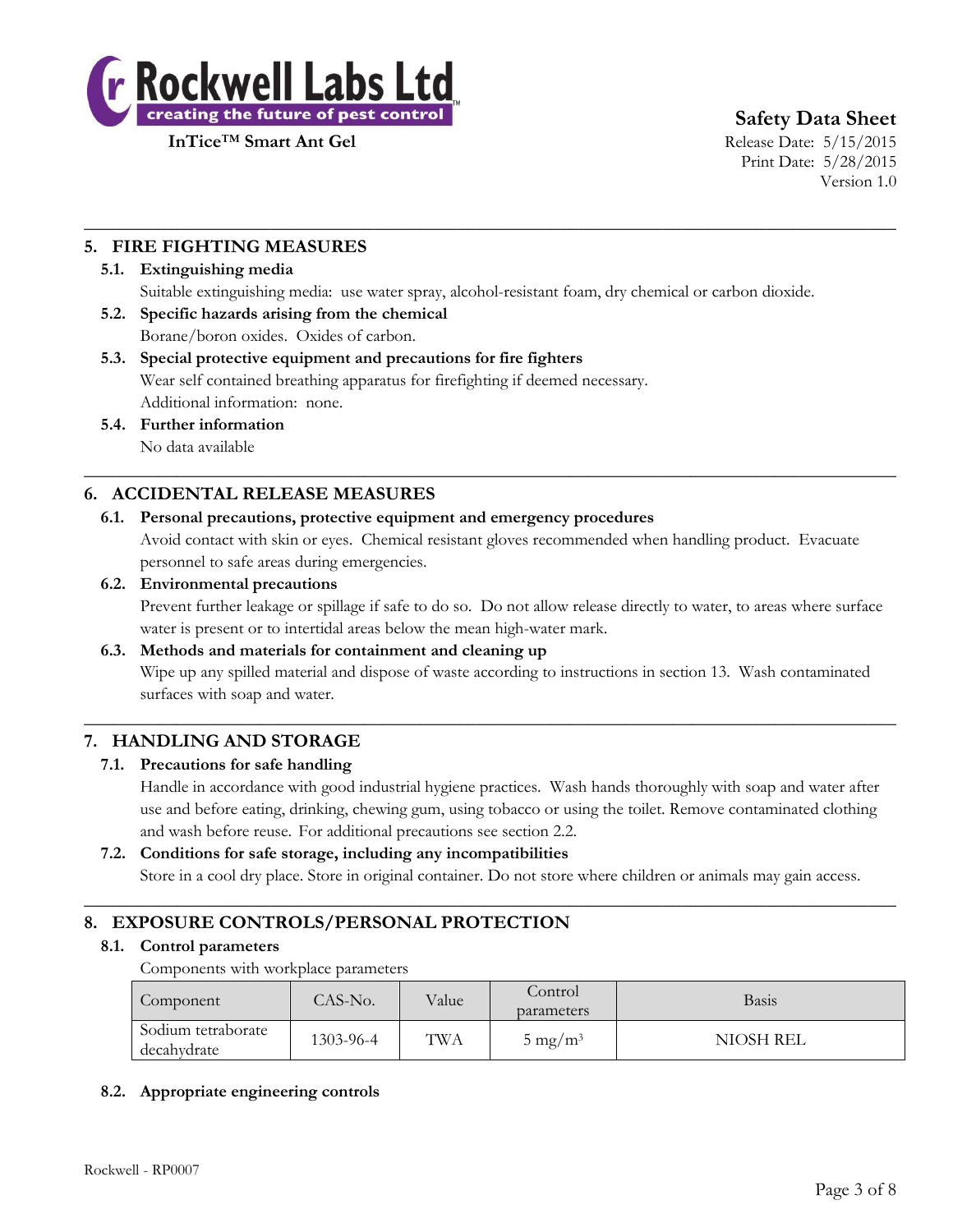

# **Safety Data Sheet**

Print Date: 5/28/2015 Version 1.0

Ensure relevant engineering controls are employed to prevent exceeding threshold values for the listed control parameters in section 8.1.

#### **8.3. Individual protection measures, such as personal protective equipment**

In normal use and handling conditions refer to the product label for required PPE. In all other cases the following recommendations would apply.

#### **Eye/face protection**

Safety glasses or other similar eye protection conforming to ANSI Z87.1 standards recommended when handling product.

#### **Skin protection**

Chemical resistant nitrile rubber or similarly compatible gloves recommended when handling product. Dispose of contaminated gloves after use in accordance with applicable local and state regulations. Wash exposed skin with soap and water immediately. Wash all contaminated clothing prior to reuse.

 $\_$  , and the set of the set of the set of the set of the set of the set of the set of the set of the set of the set of the set of the set of the set of the set of the set of the set of the set of the set of the set of th

#### **Respiratory protection**

Not required under normal use conditions.

#### **Thermal hazards**

None known

#### **9. PHYSICAL AND CHEMICAL PROPERTIES**

#### **9.1. Information on basic physical and chemical properties**

| Appearance;                                      | Translucent white, very slight beige gel/paste |
|--------------------------------------------------|------------------------------------------------|
| Odor;                                            | None to slightly sweet                         |
| Odor threshold;                                  | No data available                              |
| $pH$ ;                                           | 8.8 @ 5% in water (24.4 °C)                    |
| Melting point/freezing point;                    | No data available                              |
| Initial boiling point and boiling<br>range;      | No data available                              |
| Flash point;                                     | No data available                              |
| Evaporation rate;                                | No data available                              |
| Flammability (solid, gas);                       | No data available                              |
| Upper/lower flammability or<br>explosive limits; | No data available                              |
| Vapor pressure;                                  | No data available                              |
| Vapor density;                                   | No data available                              |
| Relative density;                                | $1.33$ g/ml                                    |
| Solubility;                                      | Soluble in water                               |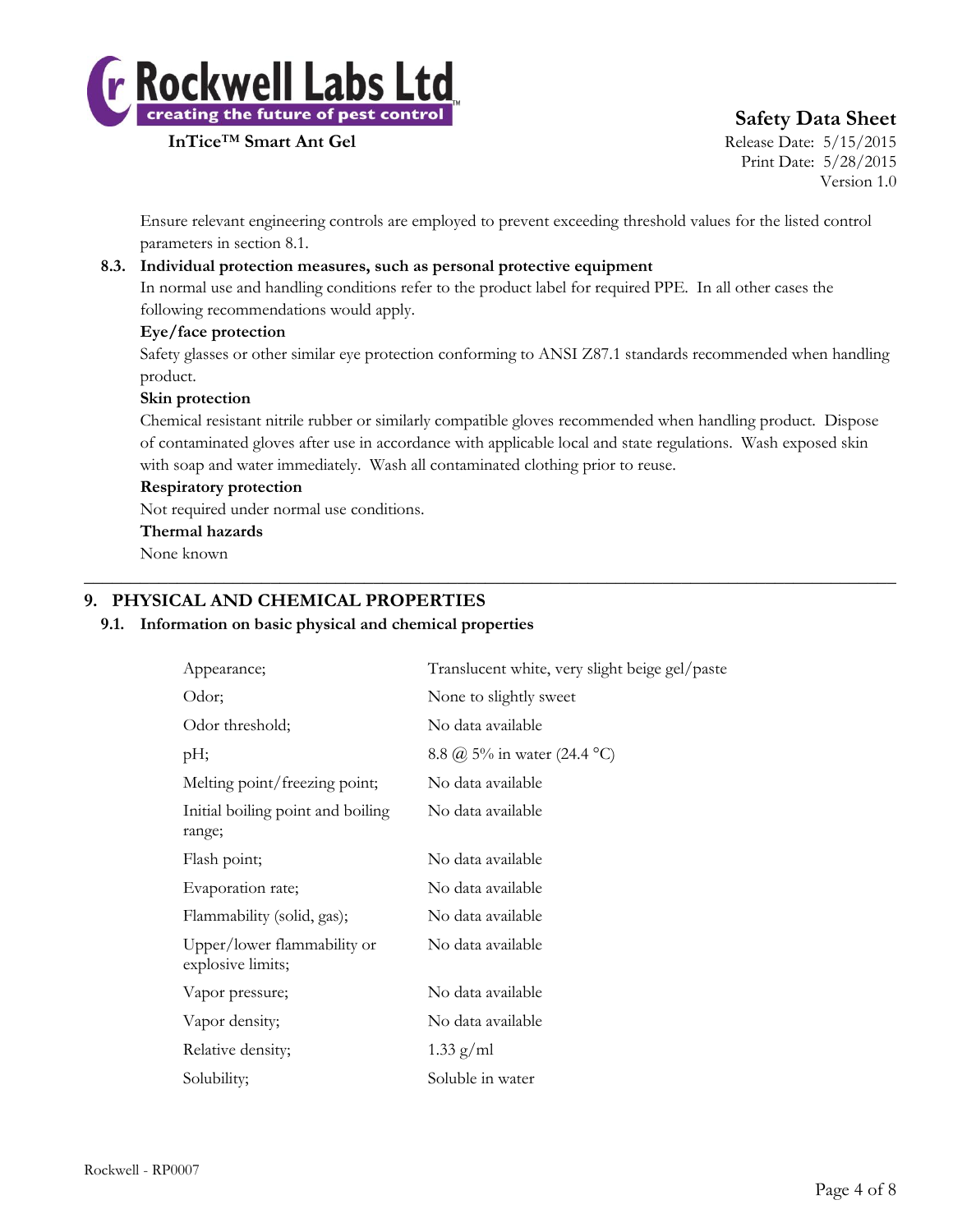

# **Safety Data Sheet**

Print Date: 5/28/2015 Version 1.0

| Partition coefficient: n-<br>octanol/water; | No data available                   |
|---------------------------------------------|-------------------------------------|
| Auto-ignition temperature;                  | No data available                   |
| Decomposition temperature;                  | No data available                   |
| Viscosity;                                  | 11398 cP at 24.2 °C (Cannon-Fenske) |

 $\_$  , and the set of the set of the set of the set of the set of the set of the set of the set of the set of the set of the set of the set of the set of the set of the set of the set of the set of the set of the set of th

 $\_$  , and the set of the set of the set of the set of the set of the set of the set of the set of the set of the set of the set of the set of the set of the set of the set of the set of the set of the set of the set of th

#### **9.2. Additional Information**

No data available

# **10. STABILITY AND REACTIVITY**

**10.1. Reactivity**

No data available

# **10.2. Chemical stability**

Stable under recommended storage conditions.

- **10.3. Possibility of hazardous reactions** No data available
- **10.4. Conditions to avoid** Exposure to excessive heat. Avoid temperatures below 32  $\rm{^{\circ}C}$  (0  $\rm{^{\circ}C}$ )
- **10.5. Incompatible materials** Strong oxidizing agents. Strong reducing agents.
- **10.6. Hazardous decomposition products** Other decomposition products – no data available In the event of a fire: see section 5

# **11. TOXICOLOGICAL INFORMATION**

# **11.1. Information on toxicological effects Acute Toxicity** LD50 Oral –  $\text{Rat}$  –  $>$  5000 mg/kg LD50 Dermal –  $\text{Rat}$  –  $>$  5000 mg/kg LD50 Inhalation – no data available **Skin corrosion/irritation** No data available **Serious eye damage/irritation** No data available **Respiratory or skin sensitization**

Not a known sensitizer

- **Germ cell mutagenicity**
- Not a known mutagen
- **Carcinogenicity**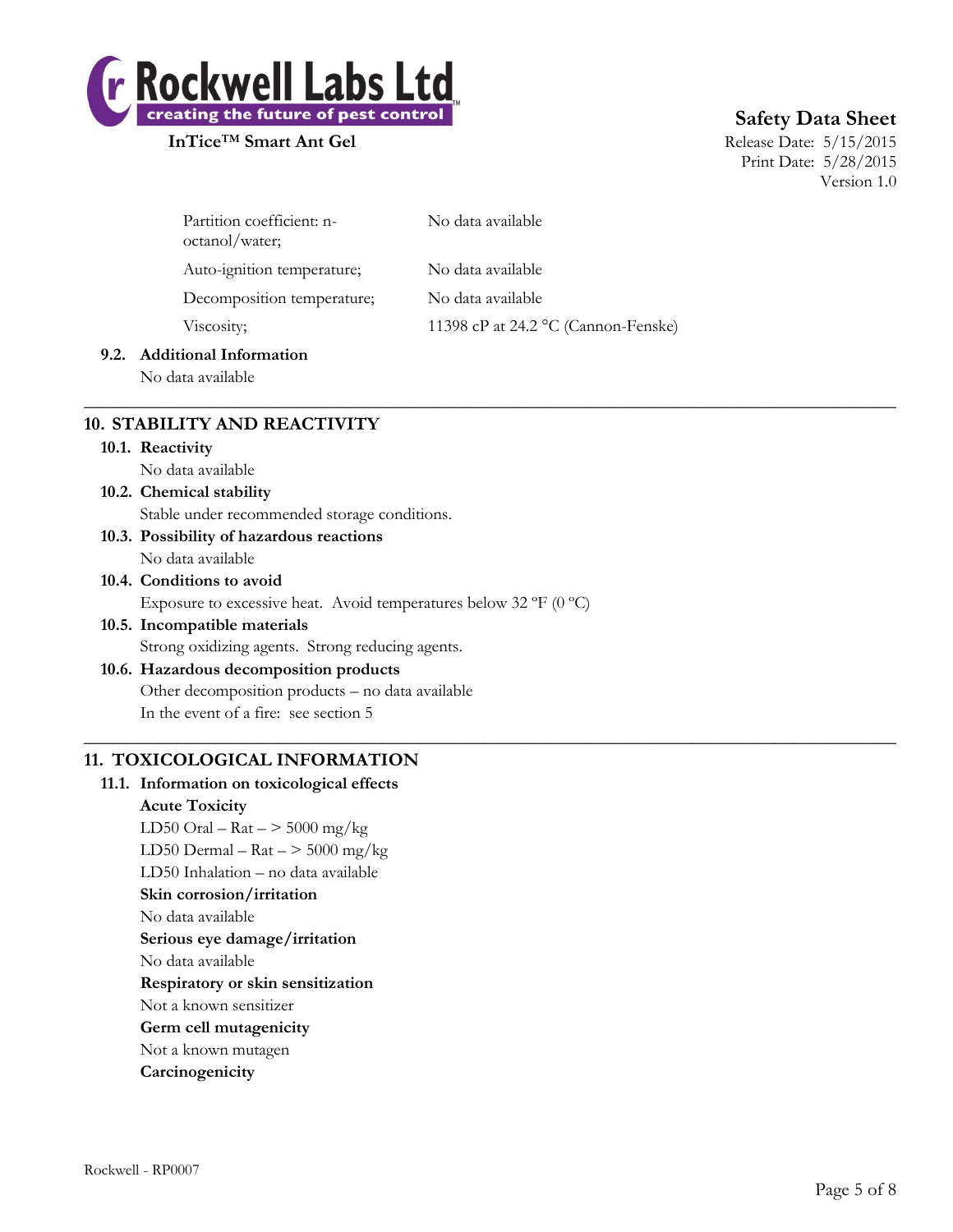

# **Safety Data Sheet**

Print Date: 5/28/2015 Version 1.0

| IARC:                 | No component of this product presents at levels greater than or equal to 0.1% is identified as                 |
|-----------------------|----------------------------------------------------------------------------------------------------------------|
|                       | probable, possible or confirmed human carcinogen by IARC.                                                      |
| ACGIH:                | No component of this product presents at levels greater than or equal to $0.1\%$ is identified as              |
|                       | probable, possible or confirmed human carcinogen by ACGIH.                                                     |
| NTP:                  | No component of this product presents at levels greater than or equal to $0.1\%$ is identified as              |
|                       | probable, possible or confirmed human carcinogen by NTP.                                                       |
| OSHA:                 | No component of this product presents at levels greater than or equal to $0.1\%$ is identified as              |
|                       | probable, possible or confirmed human carcinogen by OSHA.                                                      |
| Reproductive toxicity |                                                                                                                |
|                       | In animal feeding tests, sodium tetraborate decahydrate has been shown to impair fertility at very high doses. |
|                       |                                                                                                                |

However, decades of occupational exposure in humans have shown no adverse effects associated with this material.

 $\_$  , and the set of the set of the set of the set of the set of the set of the set of the set of the set of the set of the set of the set of the set of the set of the set of the set of the set of the set of the set of th

**Specific target organ toxicity – single exposure**

No data available

**Specific target organ toxicity – repeated exposure**

No data available

#### **Aspiration hazard**

No data available

**11.2. Other information**

No data available

# **12. ECOLOGICAL INFORMATION**

#### **12.1. Toxicity**

| Toxicity to fish    | no data available |
|---------------------|-------------------|
| Toxicity to daphnia | no data available |
| and other aquatic   |                   |
| invertebrates       |                   |
|                     |                   |

- **12.2. Persistence and degradability** No data available
- **12.3. Bioaccumulative potential** No data available
- **12.4. Mobility in soil** No data available
- **12.5. Other adverse effects** No data available

#### **13. DISPOSAL CONSIDERATIONS**

#### **13.1. Disposal Methods.**

The best disposal method is to use the entire quantity per label directions. If it is necessary to dispose of unused material then follow the label instructions and relevant local, state and federal waste disposal guidelines.

 $\_$  , and the set of the set of the set of the set of the set of the set of the set of the set of the set of the set of the set of the set of the set of the set of the set of the set of the set of the set of the set of th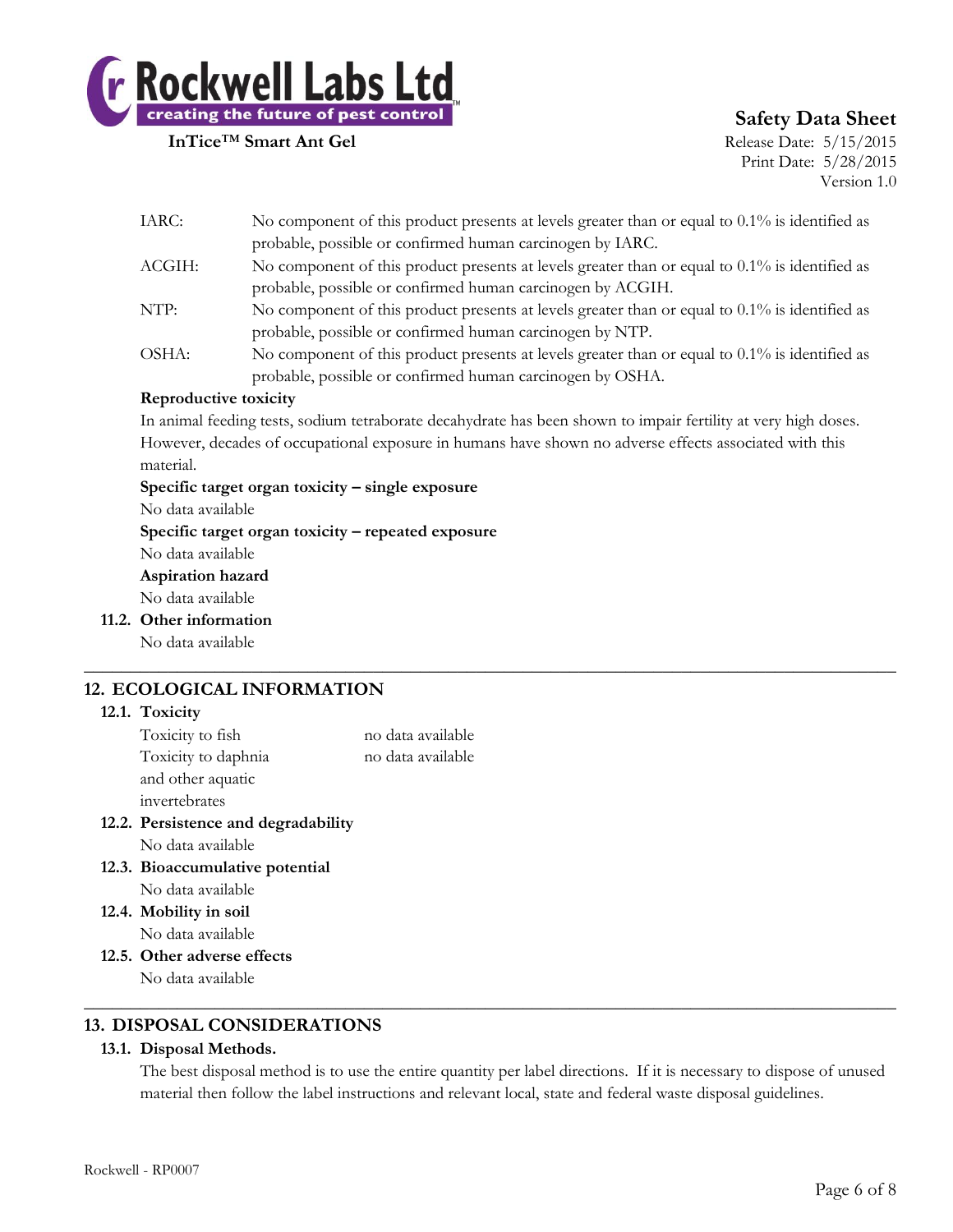

**Safety Data Sheet**

Print Date: 5/28/2015 Version 1.0

Product Disposal: Do not contaminate water, food or feed by storage or disposal. Packaging Disposal: If empty: Place in trash or offer for recycling if available. If partly filled: Call your local solid waste agency or 1- 800-CLEANUP which is managed as a public-private partnership. See section 8 for proper PPE and precautionary handling measures.

 $\_$  , and the set of the set of the set of the set of the set of the set of the set of the set of the set of the set of the set of the set of the set of the set of the set of the set of the set of the set of the set of th

\_\_\_\_\_\_\_\_\_\_\_\_\_\_\_\_\_\_\_\_\_\_\_\_\_\_\_\_\_\_\_\_\_\_\_\_\_\_\_\_\_\_\_\_\_\_\_\_\_\_\_\_\_\_\_\_\_\_\_\_\_\_\_\_\_\_\_\_\_\_\_\_\_\_\_\_\_\_\_\_\_\_\_\_\_\_\_\_\_\_\_\_\_\_

# **14. TRANSPORT INFORMATION**

**DOT** Not dangerous goods **IMDG** Not dangerous goods **IATA** Not dangerous goods

#### **15. REGULATORY INFORMATION**

This chemical is a pesticide product registered by the Environmental Protection Agency and is subject to certain labeling requirements under federal pesticide law. These requirements differ from the classification criteria and hazard information required for safety data sheets, and for workplace labels of non-pesticide chemicals. Following is the hazard information as required on the pesticide label:

#### KEEP OUT OF THE REACH OF CHILDREN

#### **CAUTION**

Harmful if absorbed through the skin.

Causes moderate eye irritation.

Avoid contact with skin, eyes or clothing. Wash hands before eating, drinking, chewing gum, using tobacco or using the toilet.

#### **SARA 302 Components**

No chemicals in this material are subject to the reporting requirements of SARA Title III, Section 302.

#### **SARA 313 Components**

This material does not contain any chemical components with known CAS numbers that exceed the threshold (De Minimis) reporting levels established by SARA Title III, Section 313.

#### **SARA 311/312 Hazards**

None

#### **California Proposition 65 Components**

This product does not contain any chemicals known to the state of California to cause cancer, birth defects, or reproductive harm.

**TSCA**